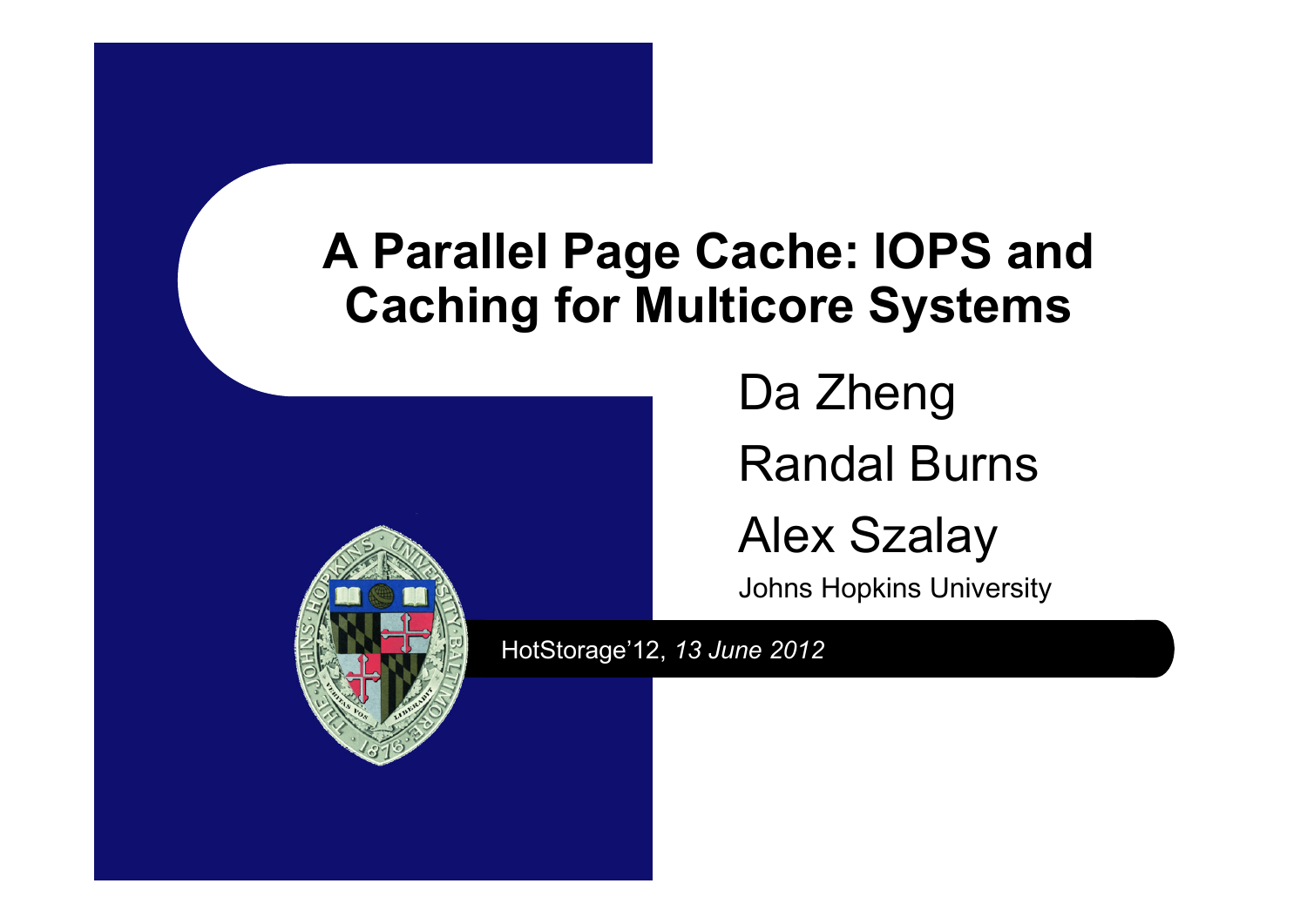### **Parallel page cache**

- Scalable for 1M IOPS workload
- Partition the global cache into many small page sets
	- –- Eliminate lock contentions
- For SMP and NUMA
- $\bullet$ Designed for cloud data service



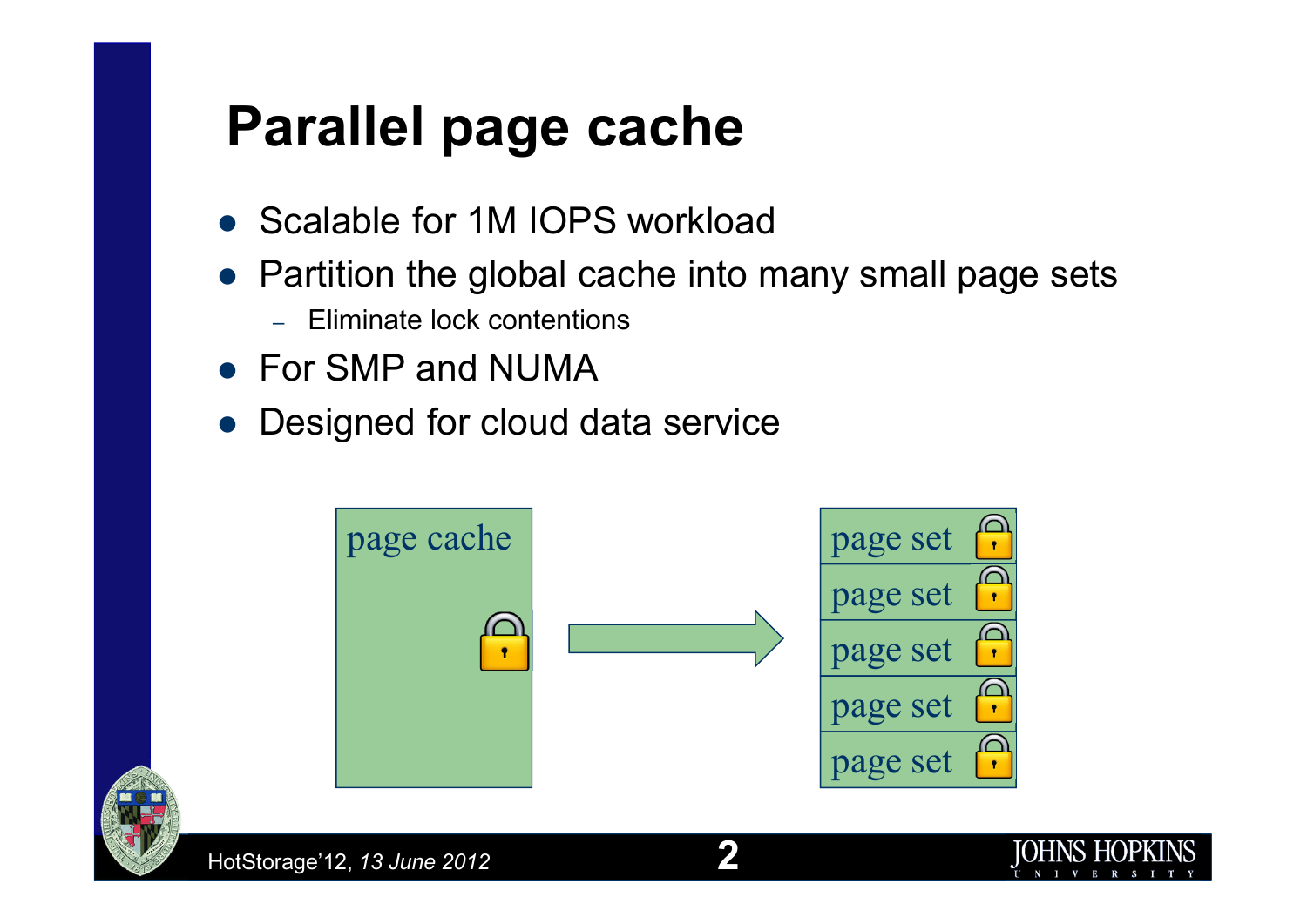### **Outline**

- Motivation
- Linux page cache
- Goal
- $\bullet$  Design
	- –– Set-Associative cache
	- –– NUMA-SA cache
- **•** Experiments
- Future work



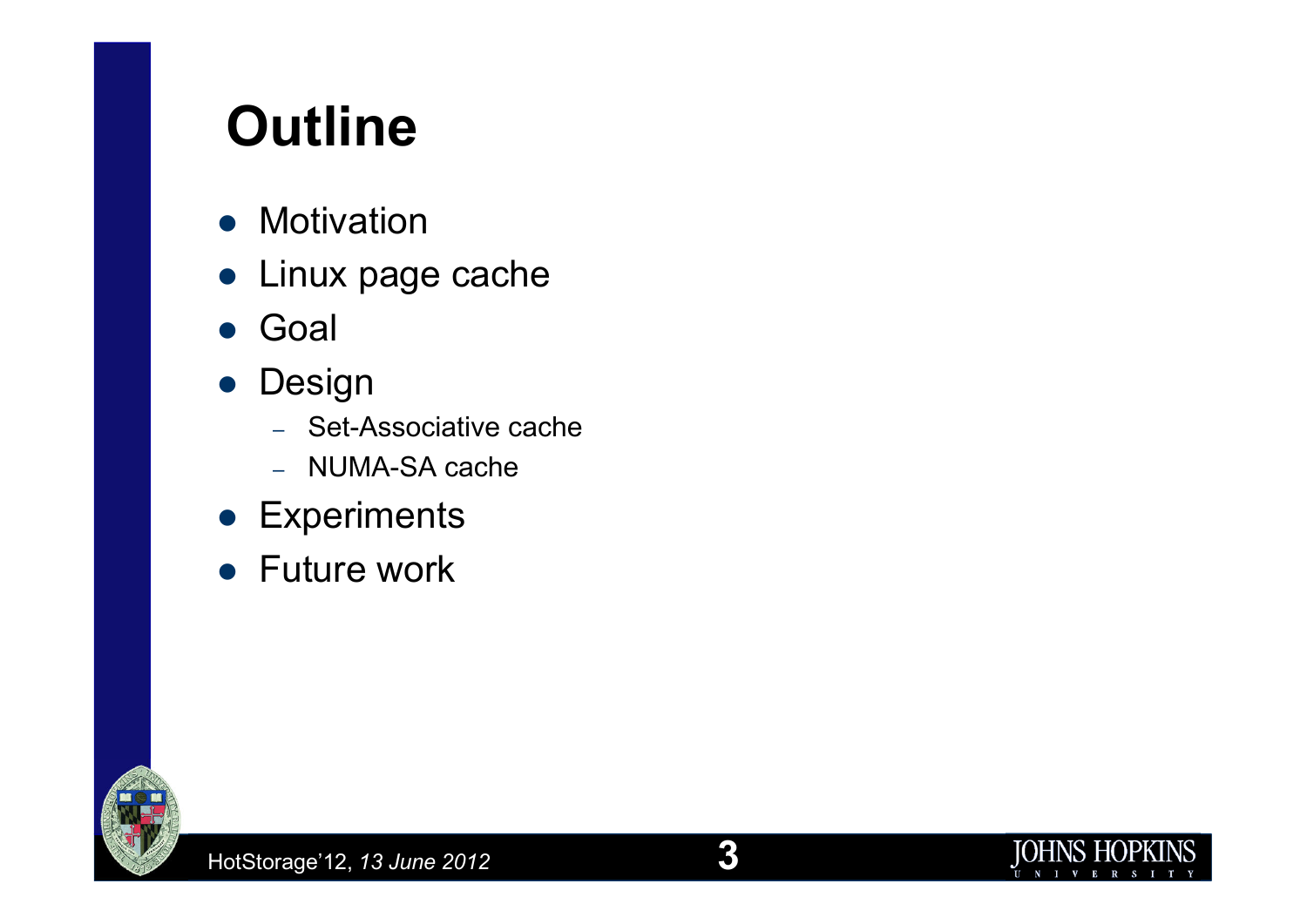#### **Motivation**

- $\bullet$ Hardware trend: high IOPS + many cores
- $\bullet$  Cloud I/O: randomness + lower cache hits
	- •Key/value stores: index lookup
- $\bullet$  OS page cache
	- •Designed for magnetic disks (thousands of IOPS)
	- •Designed for high cache hits

The current OS page cache doesn't work with cloud workload



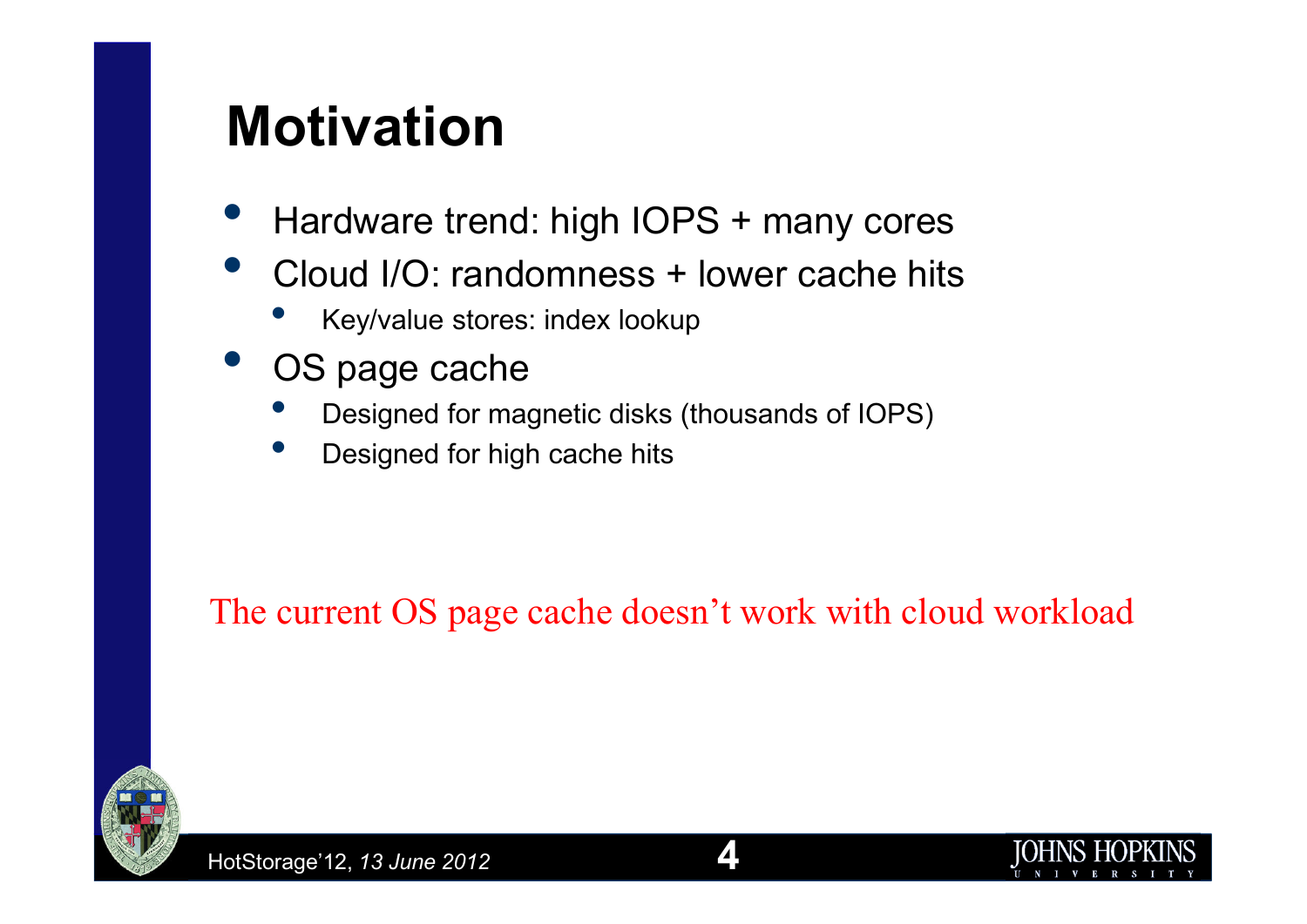# **Can we use direct I/O?**

• The performance of SSD and memory

|                      | Random IOPS   Latency |          | Granularity |
|----------------------|-----------------------|----------|-------------|
| <b>ioDrive Octal</b> | 1,300,000             | 45,000ns | 512B        |
| <b>OCZ Vertex 4</b>  | 120,000               | 20,000ns | 512B        |
| <b>DDR3-1333</b>     | 7,300,000             | 15ns     | 128B        |

 $\bullet$  Memory cache provides higher throughput and hides latency

Memory cache is necessary

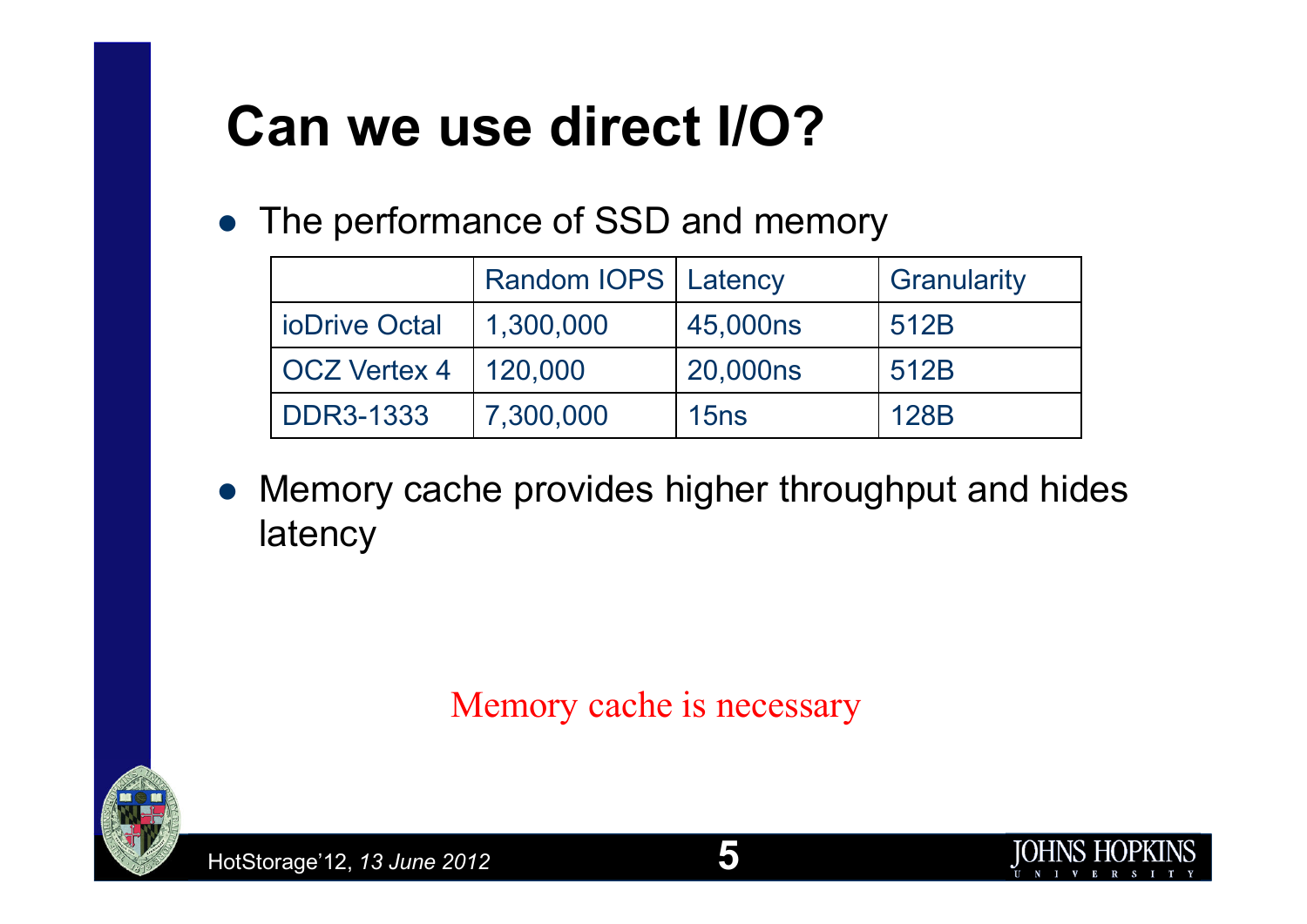#### **Linux page cache**

- $\bullet$ • Pages are managed in a global page pobock
- $\bullet$ Linux use a radix tree as index for pages in a Lock
- $\bullet$ • Searching the index: protected by Read-Copy-Update (RCU).
	- •Good for reading cache
- $\bullet$ Page replacement requires to grab spin locks.

#### Locks destroy the performance of Linux page cache



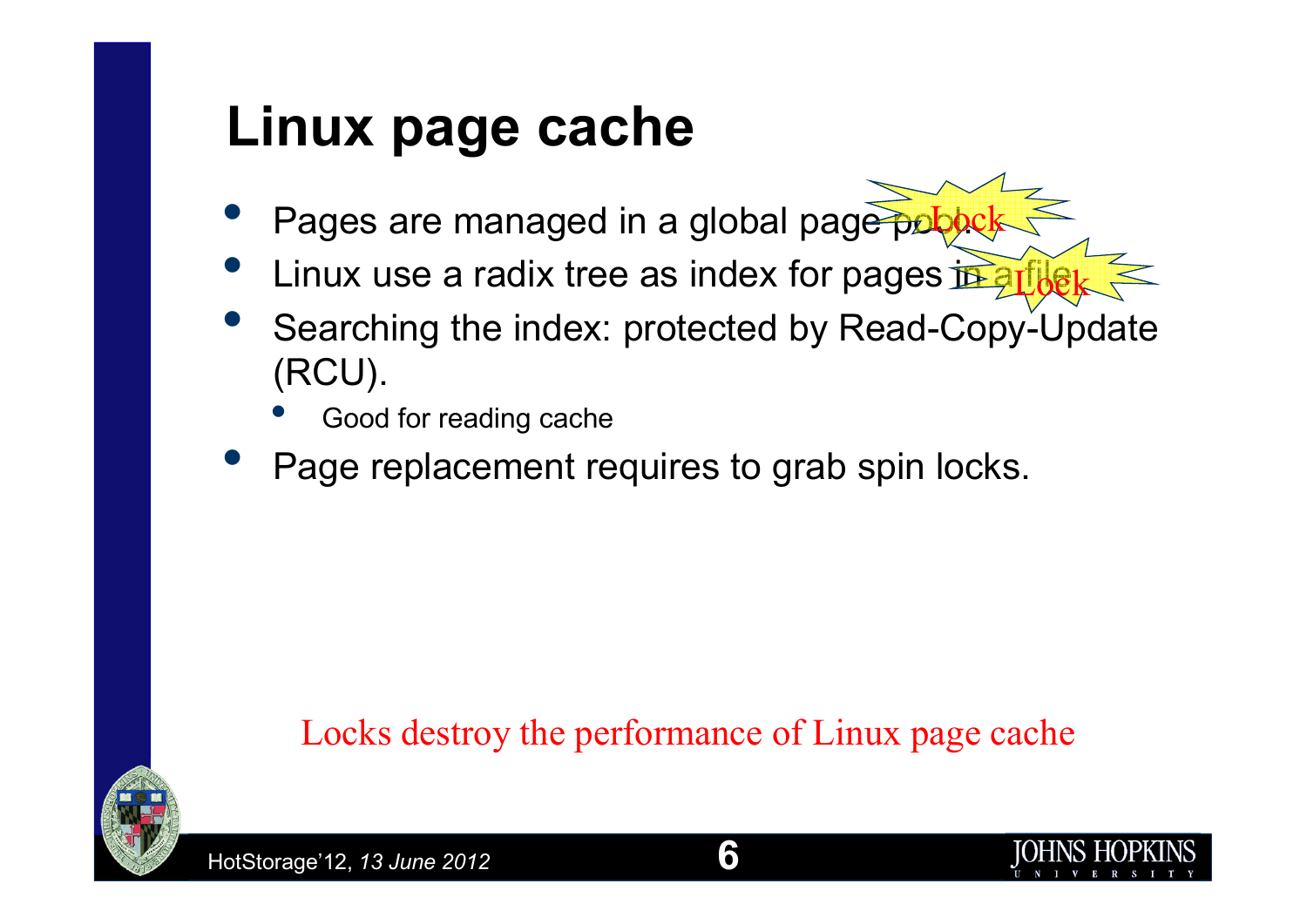# **Our goal**

- A memory cache with extremely low overhead for massive parallel access
- Focus on cloud workload
	- •Most accesses are reads
	- • Power law distribution: few pages are accessed many times; most pages are accessed few times

**7**

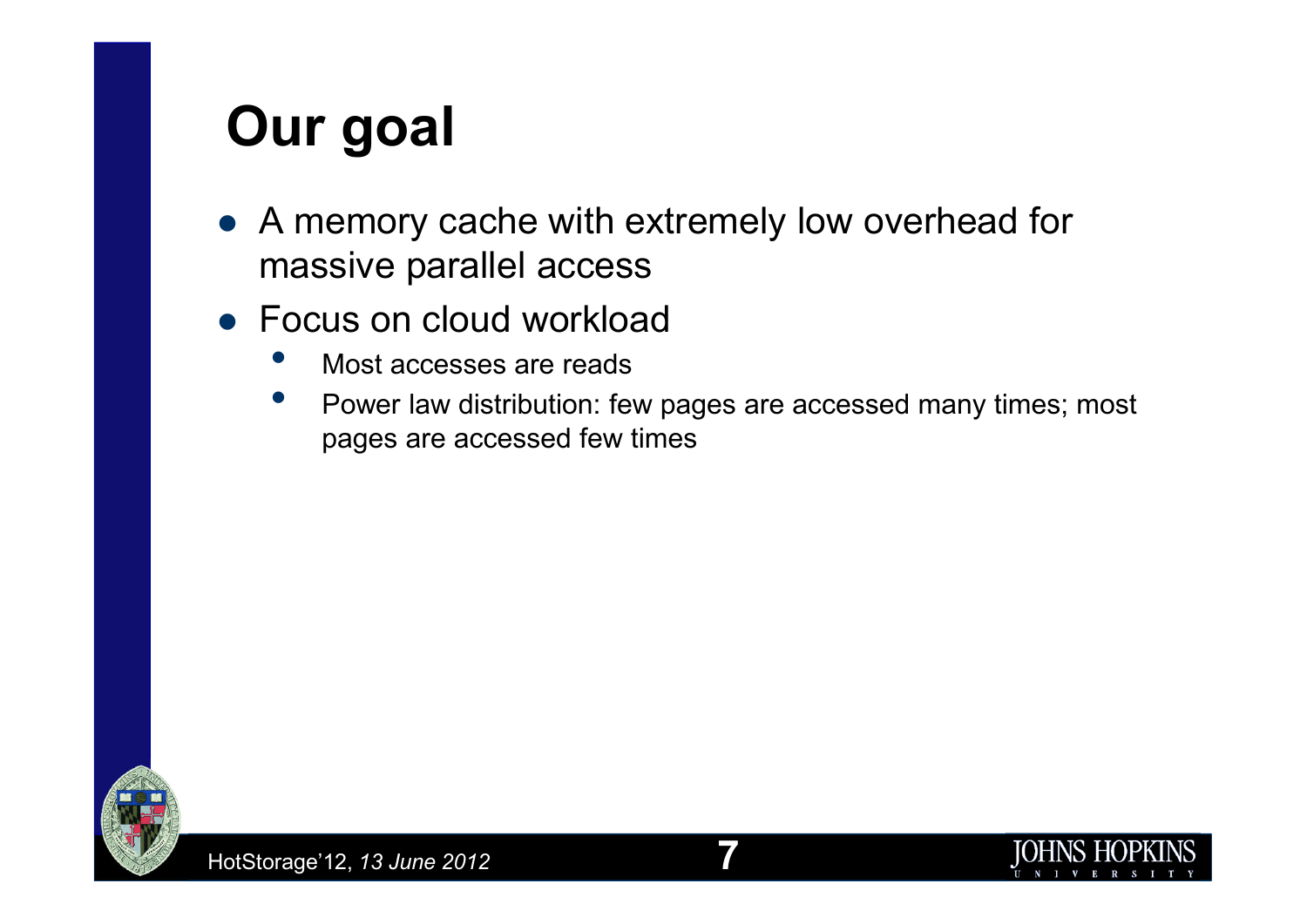#### **Set-associative cache**

- $\bullet$ **Problem**: reduce lock contention
- $\bullet$ **Solution**: replace a global lock with fine-grain locks



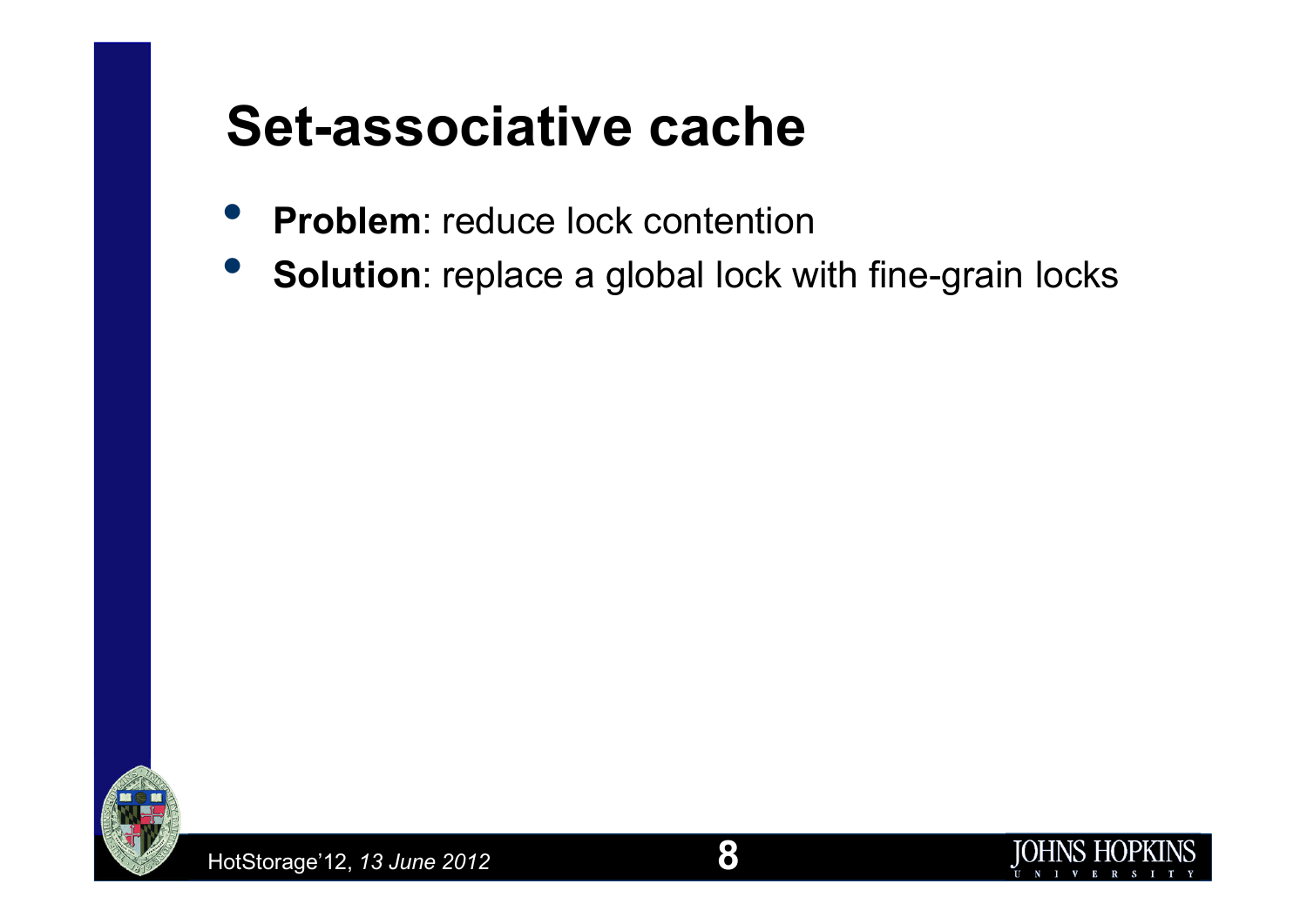#### **Set-associative cache**

#### $\bullet$ Each set

- •Small number of pages: 8
- •Non-resident pages
- •Lock: protects the page metadata in the set
- $\bullet$  All metadata of a page set in 4 cache lines
	- • Few cache misses for searching and updating



**9**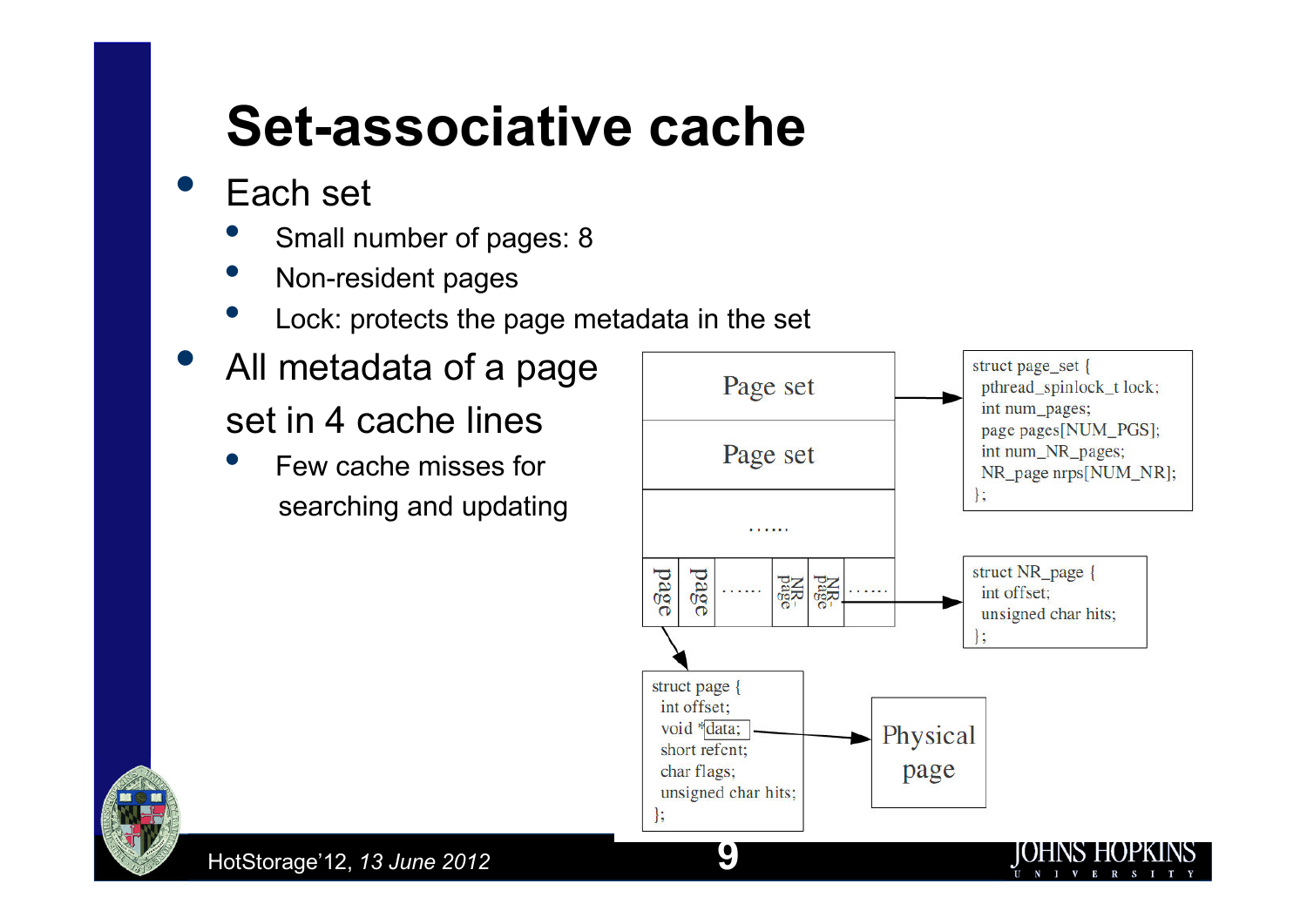#### **Set-associative cache**

- $\bullet$  Page eviction policy works inside a set
	- •Pages: LFU
	- Non-resident pages: LRU •
- $\bullet$ Designed for SMP



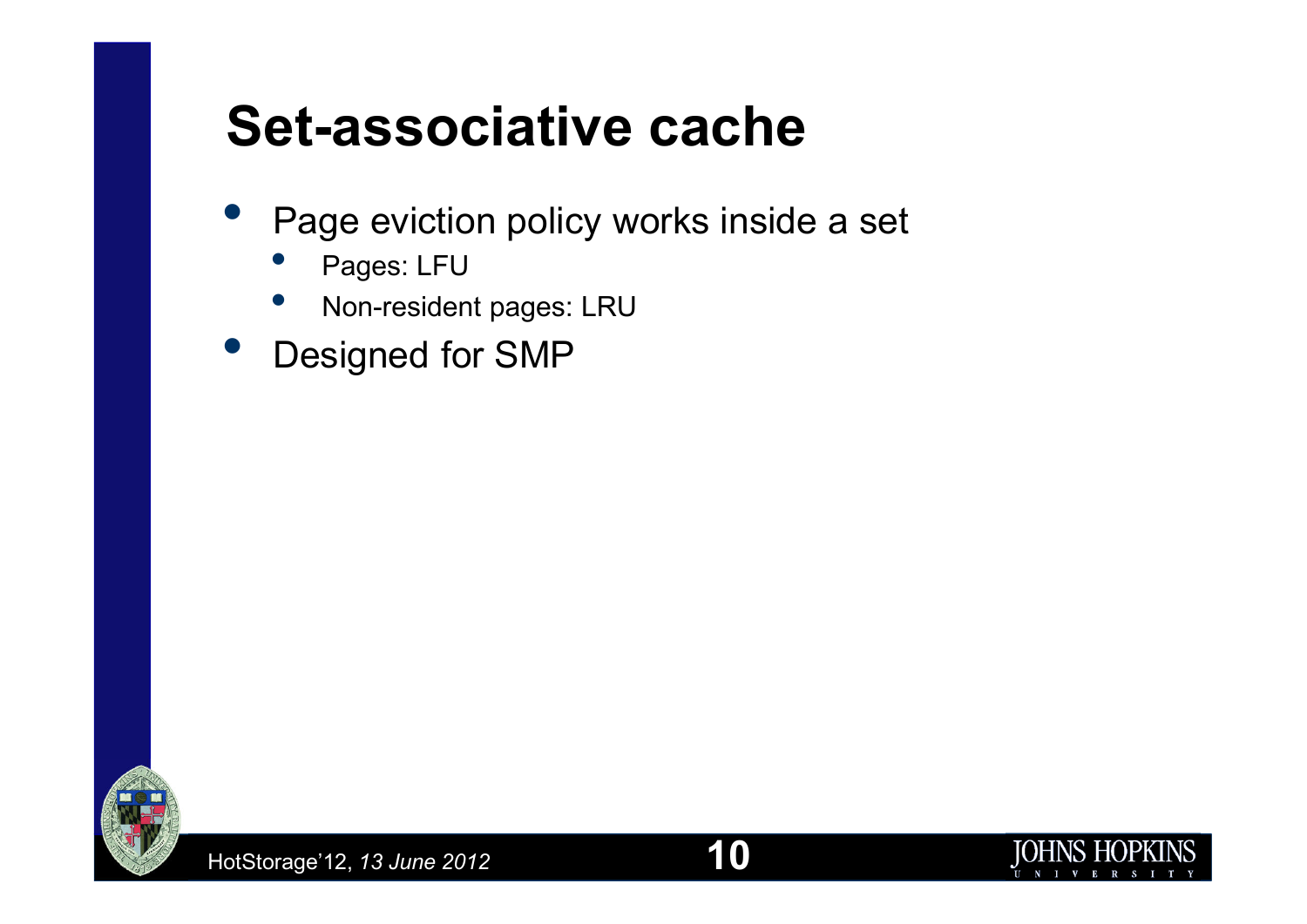#### **NUMA-SA cache**

- **Problem**: remote memory access has long latency
	- •Avoid remote memory access
- $\bullet$  **Solution**: partition the cache by NUMA nodes
	- •All cores in a NUMA node share a cache partition
	- •A NUMA node is treated as a node in the distributed system



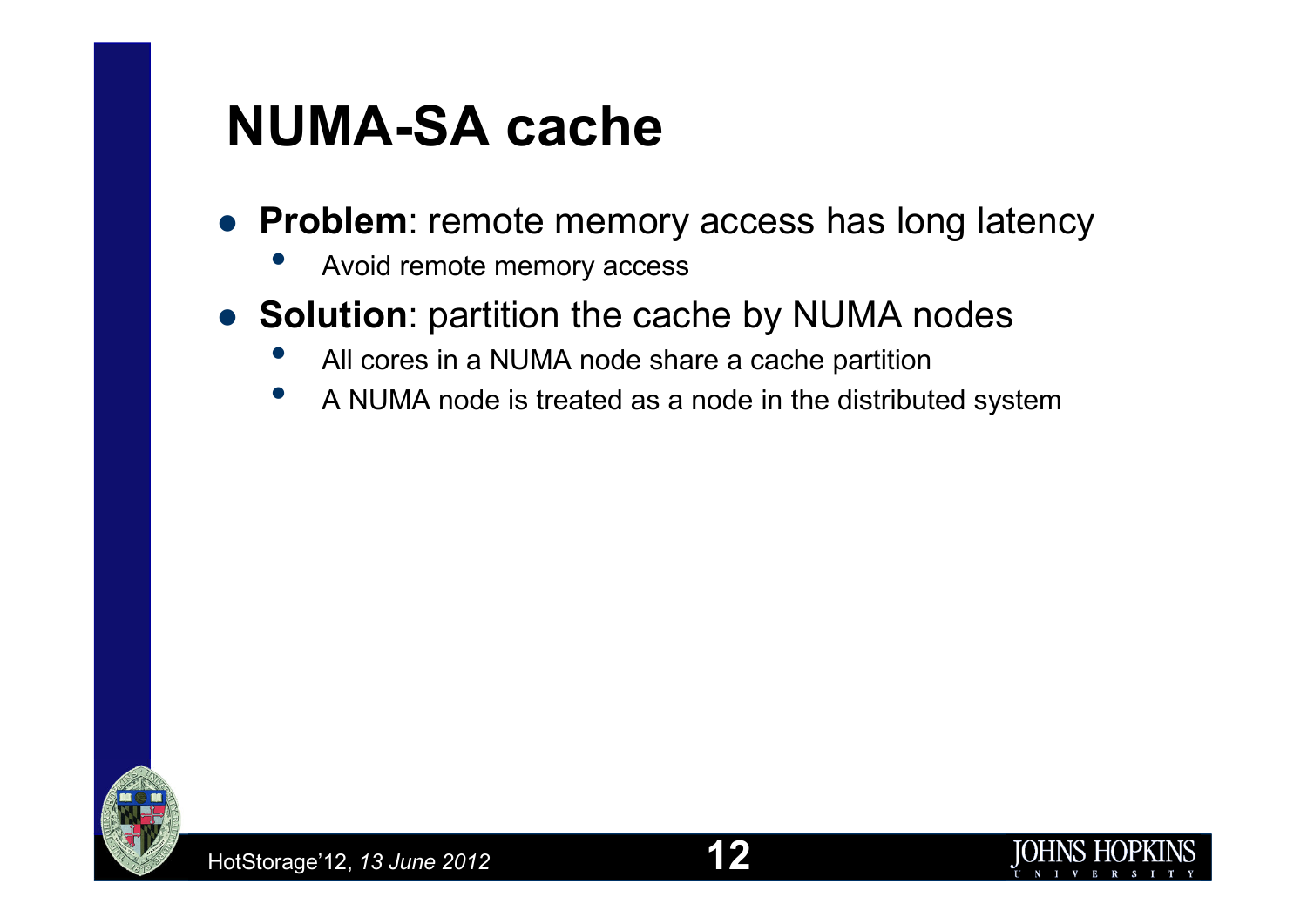#### **NUMA-SA cache**

- Requests are hashed and redistributed
- $\bullet$ A work thread is attached to a core to serve requests
- $\bullet$ Inter-core communication via message passing

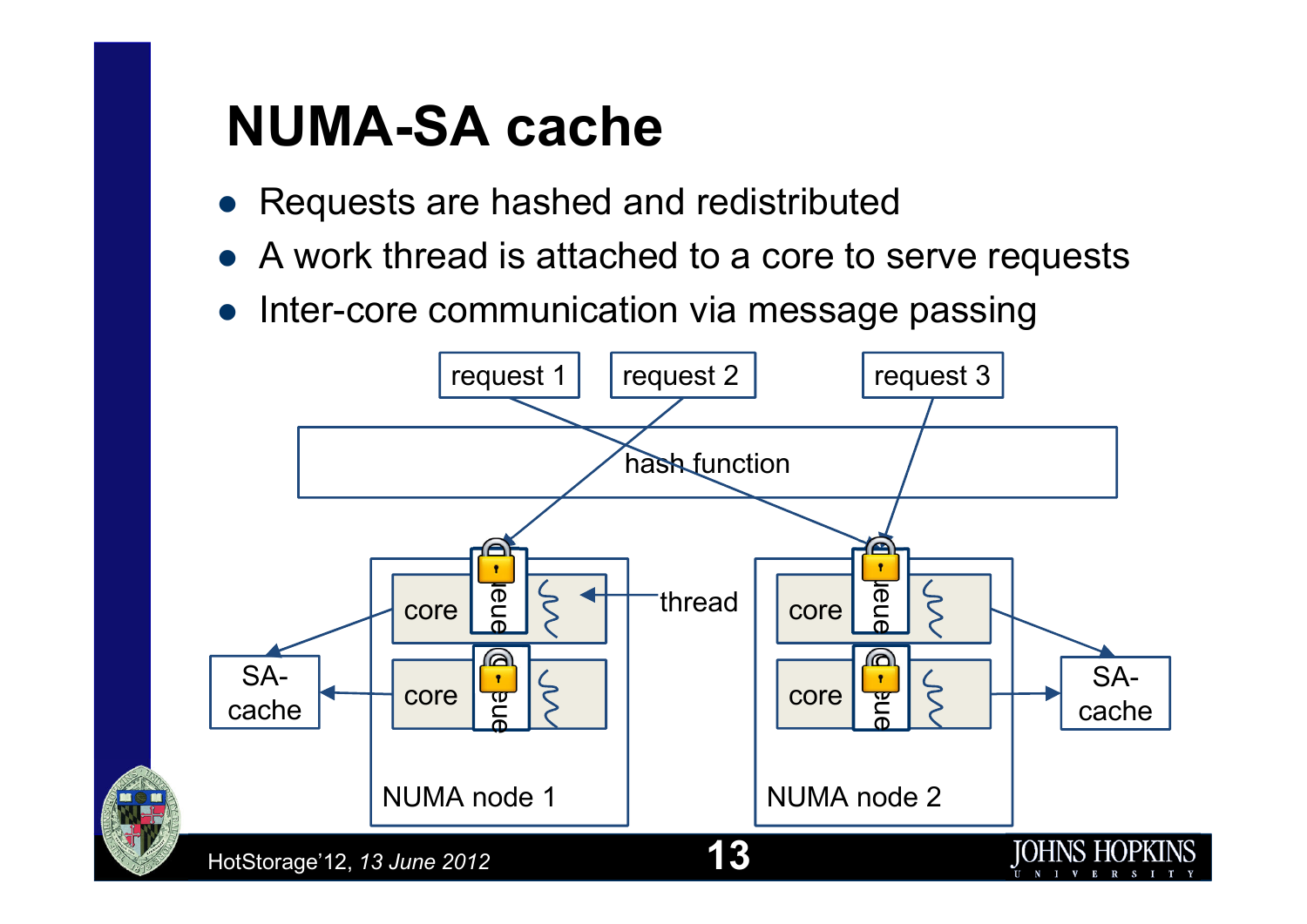#### **NUMA-SA cache**

- Requests are bundled for efficiency
	- •Tradeoff: throughput vs. latency
- Asynchronous IO-like programming interface
	- •ssize t access(io request \*requests, int num)
	- •void wait replies(int max replies, reply\_callback\_t func)

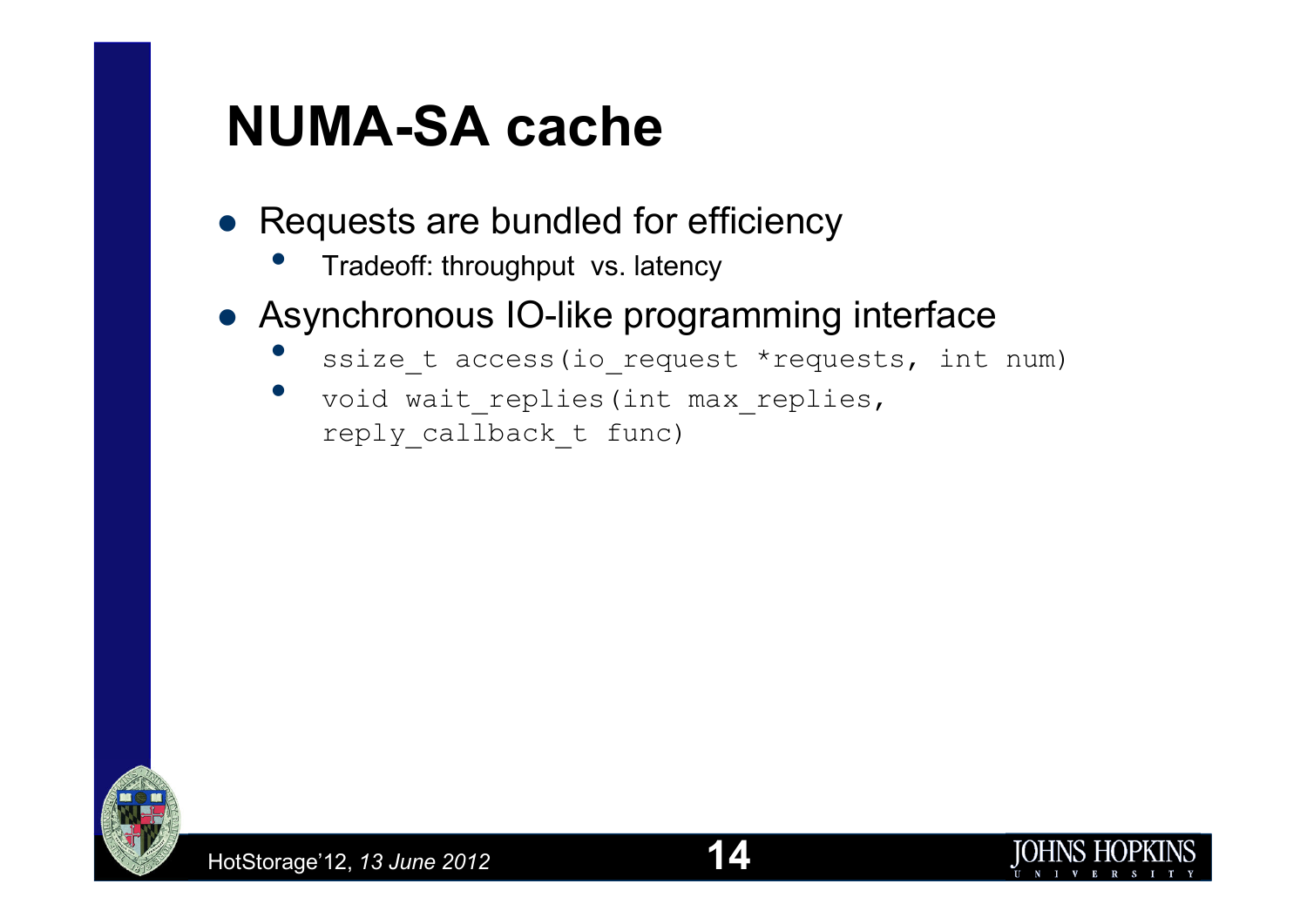#### **Experiments**

- $\bullet$  Experiment 1: scalability of our cache with a high page turnover rate
	- Under random workload without cache hits •
- Experiment 2: cache hit rate of our cache
	- •Under zipfian workload
- $\bullet$  Experiment 3: overall run-time performance of our cache
	- Under zipfian workload •

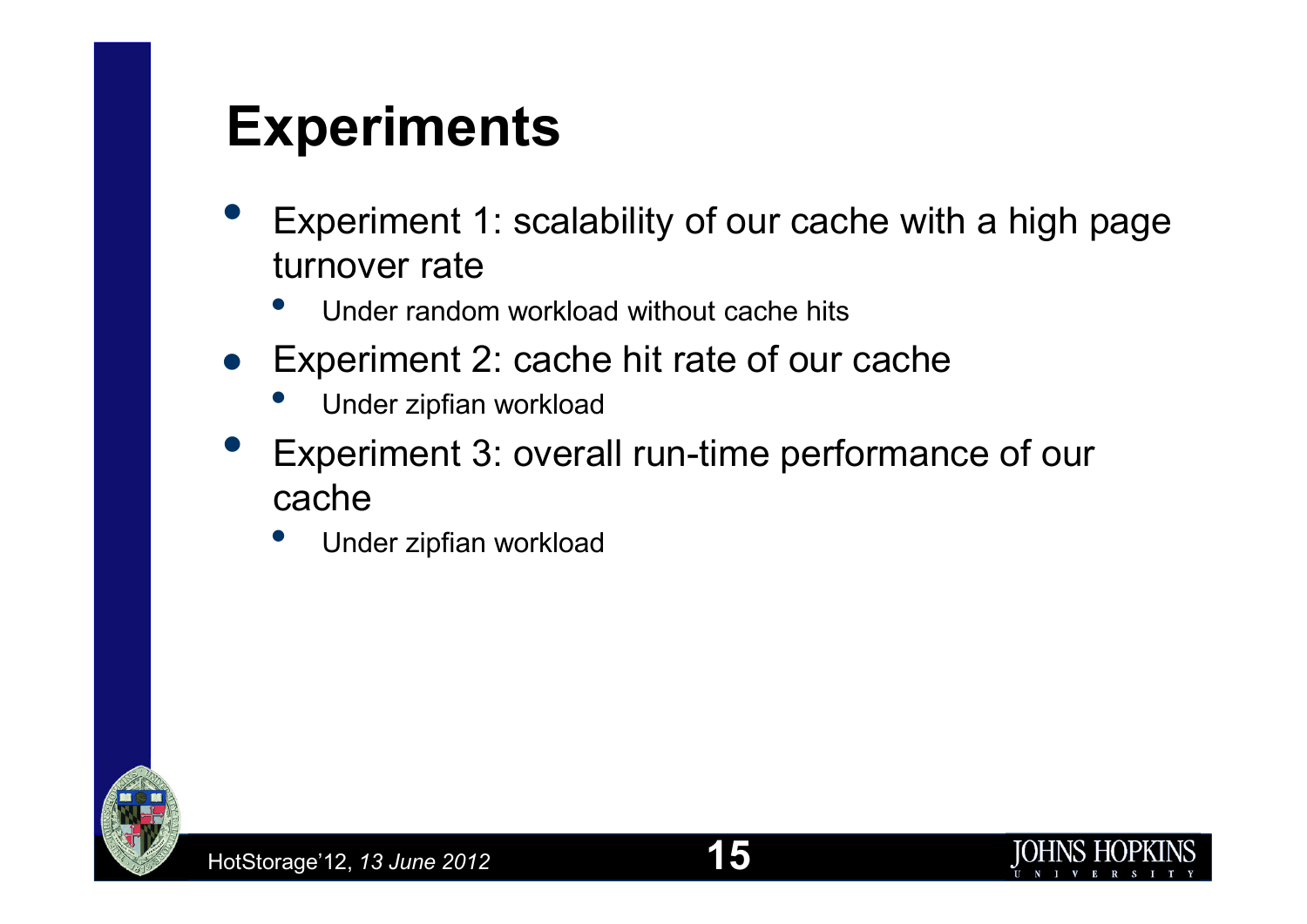#### **Experiment setup**

- D Random read-only workload: YCSB
- $\bullet$ On Ramdisk
- 48-core NUMA machine



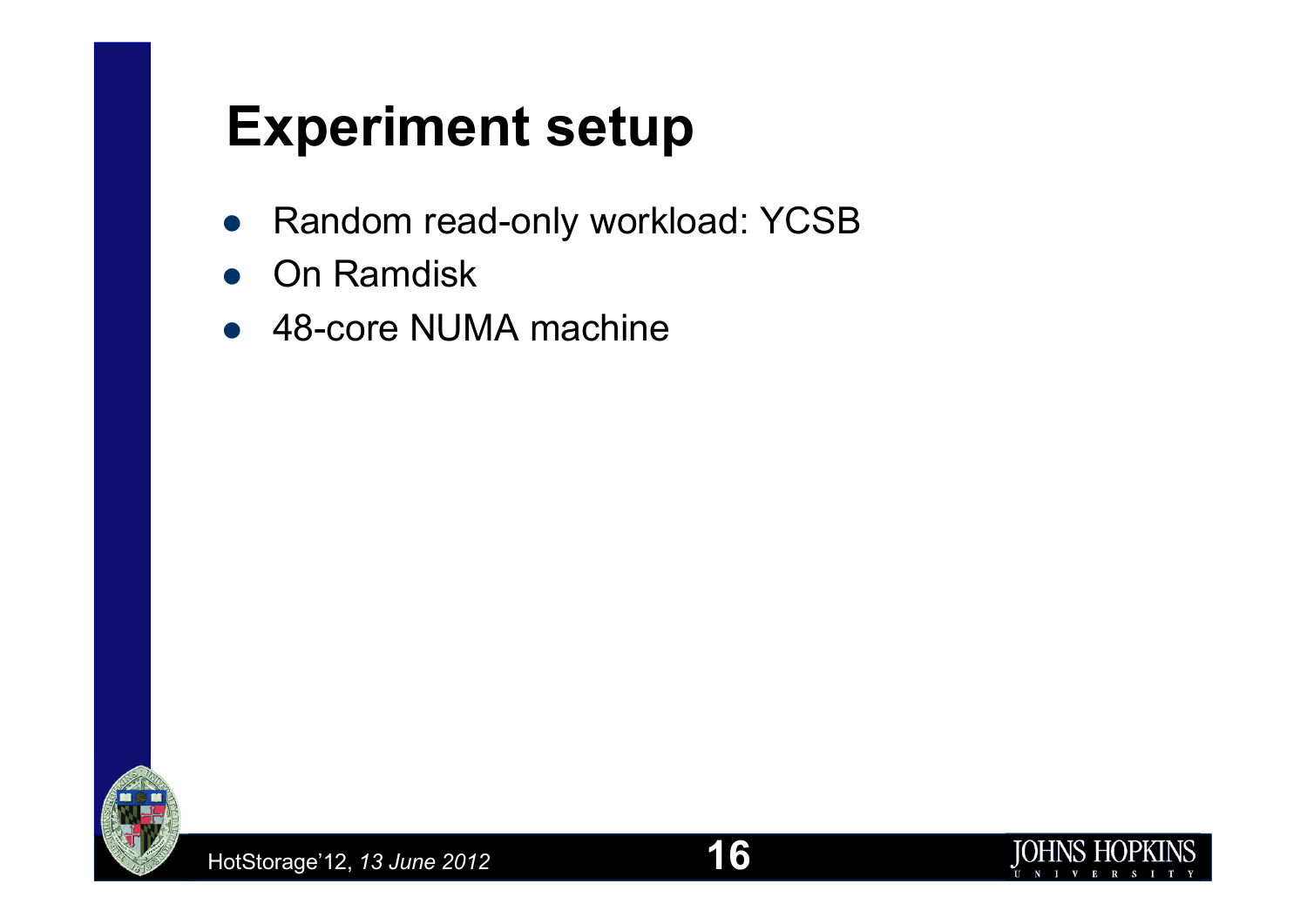#### **SA-cache vs. direct IO**

SA-cache scale as well as direct IO in SMP



**17**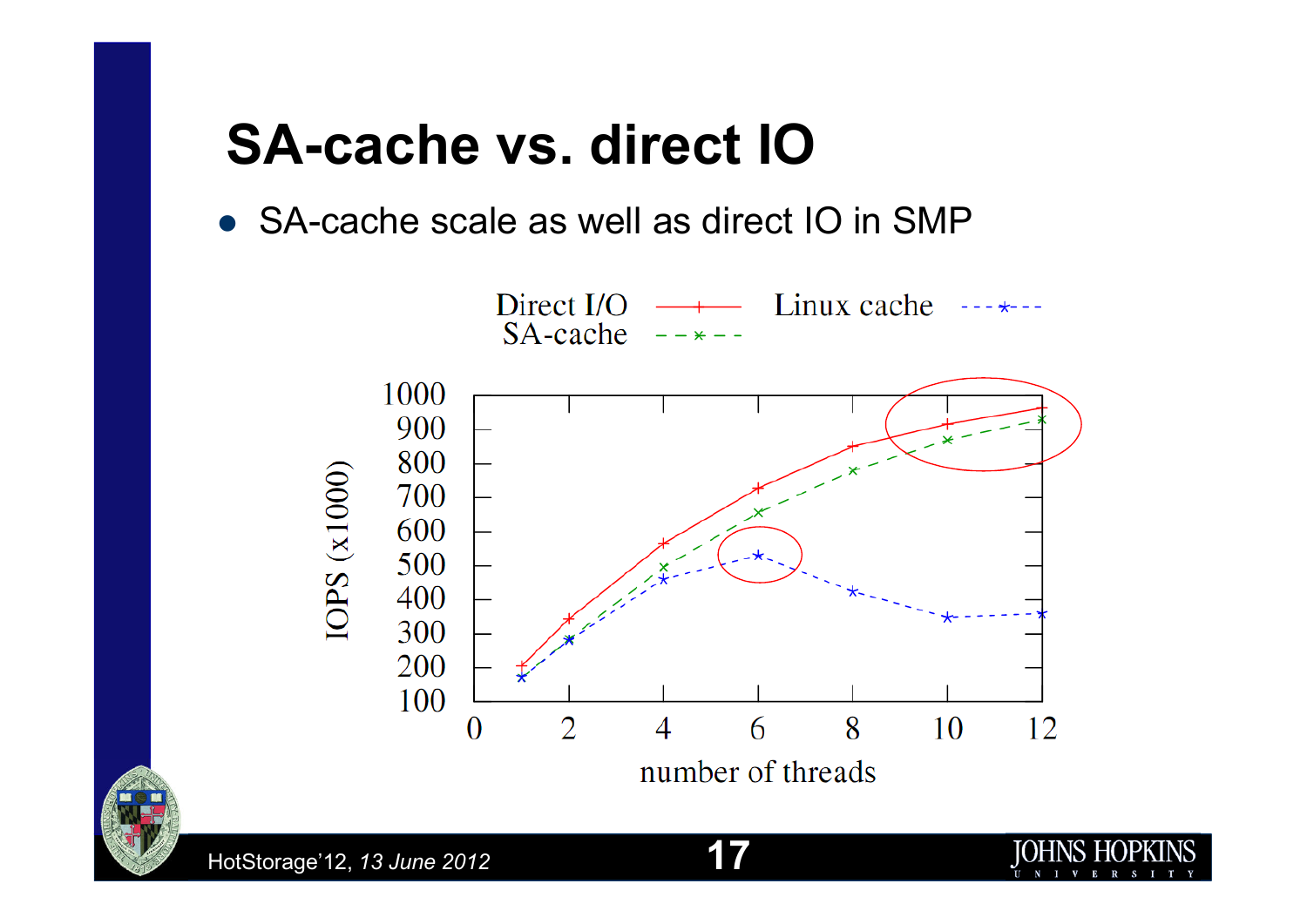# **Why does Linux cache scale poorly?**

 $\bullet$  Lock overhead leads to poor performance in the Linux page cache



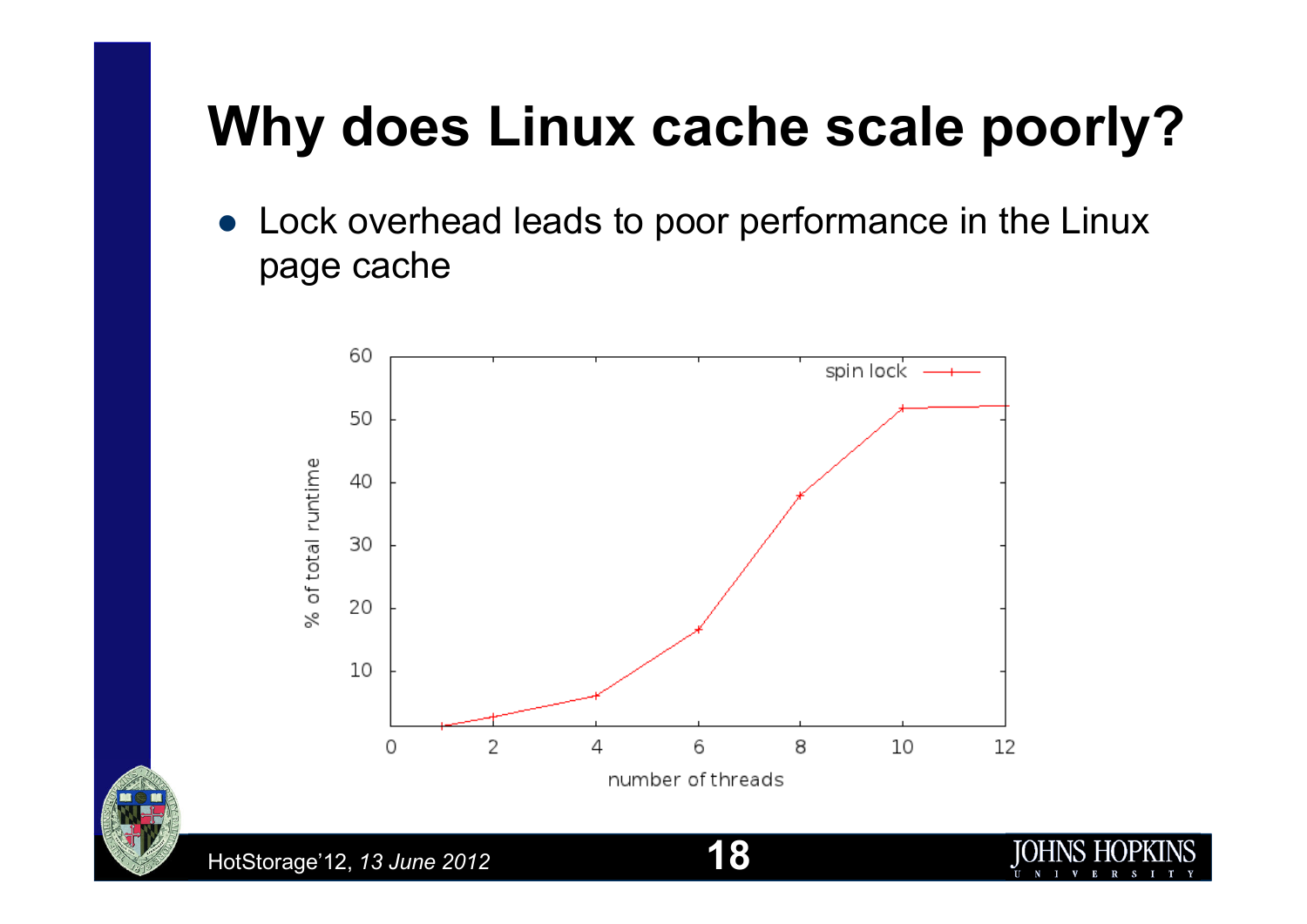#### **NUMA-SA cache vs. direct IO**

#### • NUMA-SA cache scales well



**19**

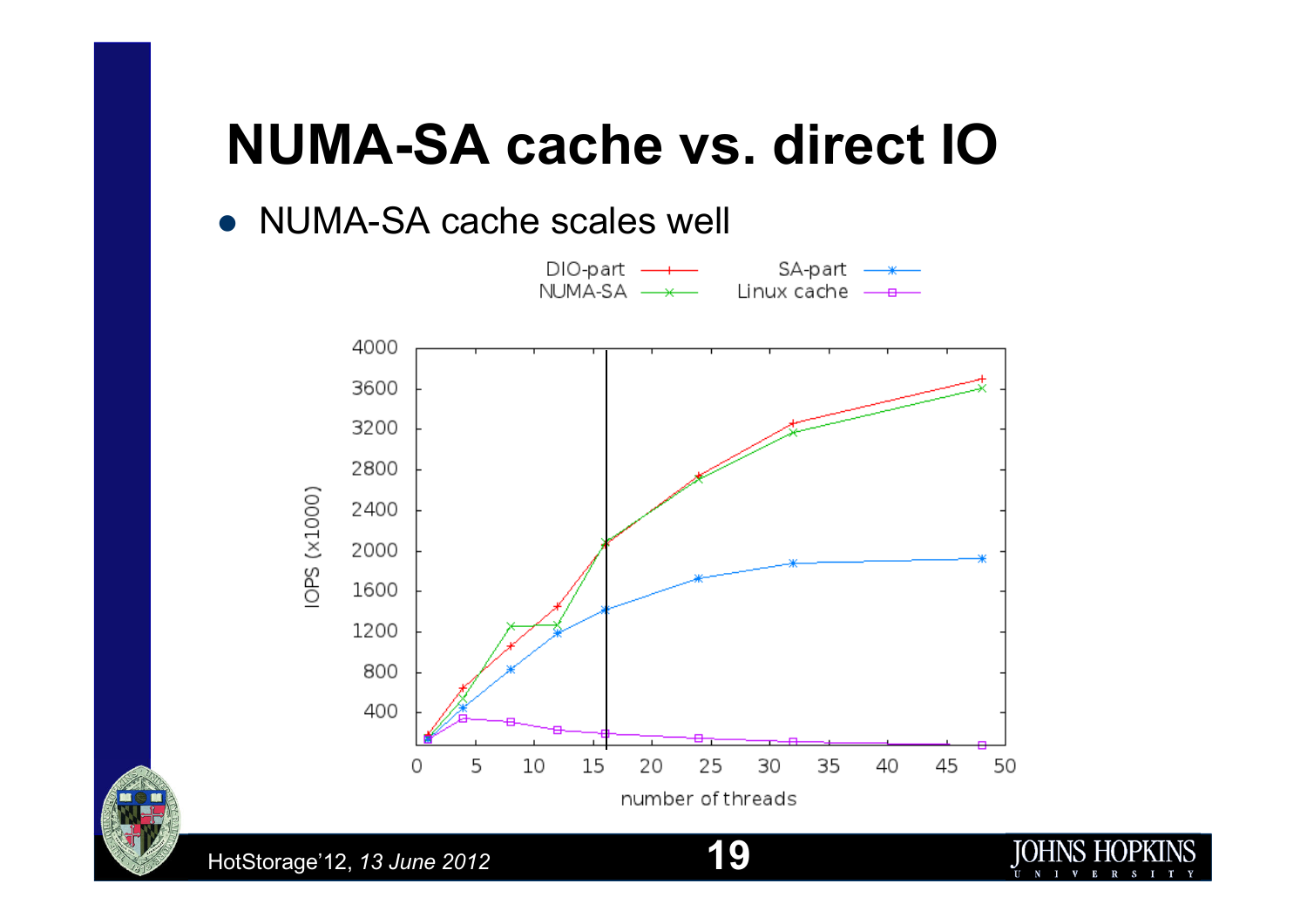### **Cache hits – zipfian workload**

- $\bullet$ Frenquency works better than recency
- SA-LFU(NR) realizes a cache hit rate similar to ClockPro.



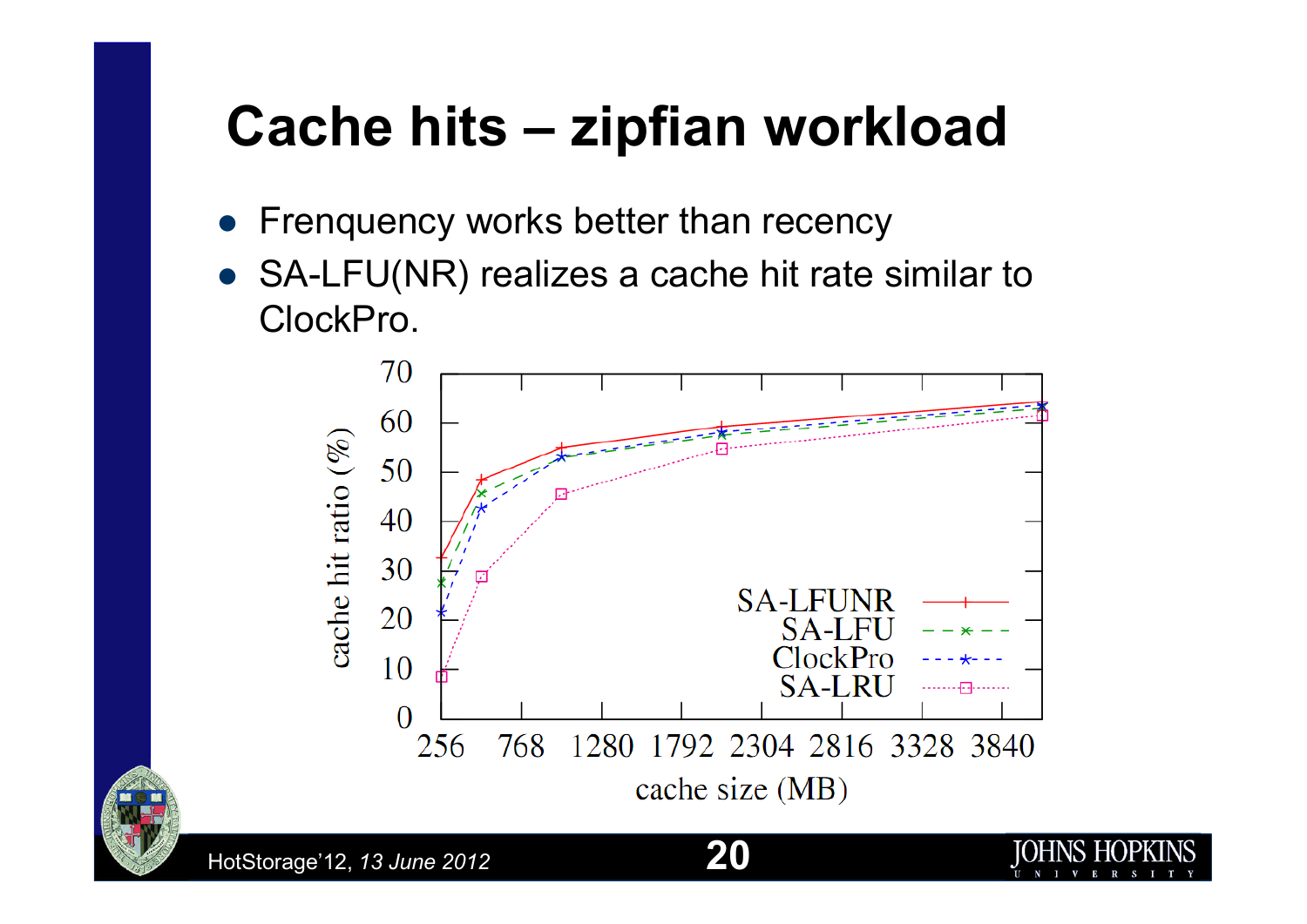#### **Runtime –zipfian workload**